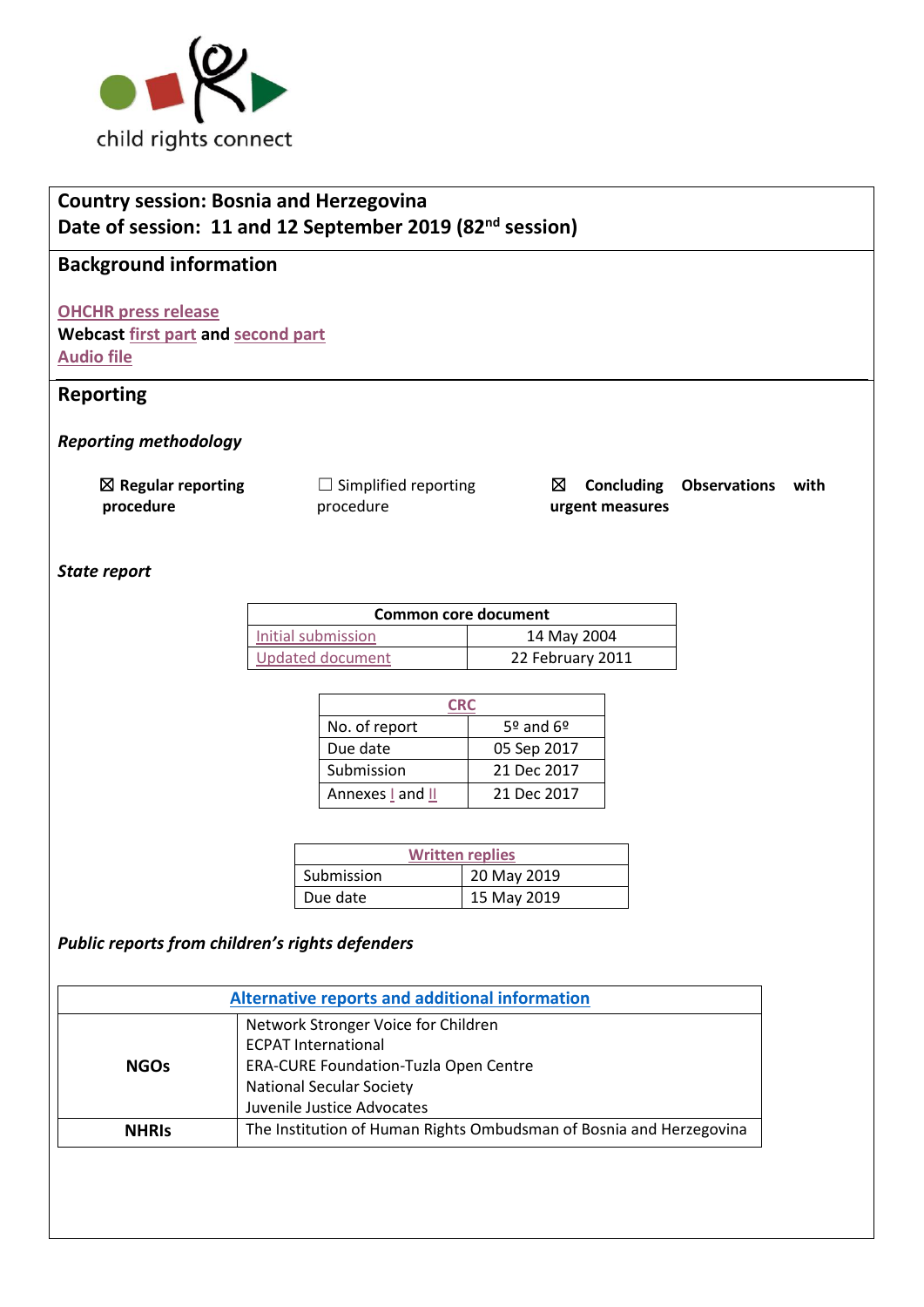

## **State delegation**

The delegation of Bosnia and Herzegovina consisted of representatives of the Ministry of Human Rights and Refugees, the Ministry of Justice, the Ministry of Civil Affairs, the Ministry of Education, the Ministry of Health and Social Protection, the Federal Ministry of Labour and Social Policy, the Government of Brcko District, and the Permanent Mission of Bosnia and Herzegovina to the United Nations Office at Geneva.

## **Committee's Task force members**

| Name & Last Name         | Country         |
|--------------------------|-----------------|
| Gehad Madi (coordinator) | Egypt           |
| Mikiko Otani             | Japan           |
| José Angel Rodriguez     | Venezuela       |
| Velina Todorova          | <b>Bulgaria</b> |

### **Dialogue description**

#### I. Character of the dialogue

The dialogue was a constructive discussion mainly focused on issues around education, non-discrimination and violence against children.

#### II. General assessment made by the Committee

Throughout the dialogue, the Committee had sensed that the State party faced various challenges, however, at the same time, the Committee notices positive progress and encourages Bosnia and Herzegovina to continue following and disseminating its recommendations to effectively implement the Convention and to report further progress in the next session.

#### III. Main issues discussed:

• **Data collection:** On data collection, the Committee welcomed the latest census, however, were still concerned about the lack of disaggregated data on all the children in Bosnia and Herzegovina. The State Party should strive to collect more data on the situation of children, with the participation of local governments. Data should be collected in a manner that would allow the identification of human rightsrelated issues faced by all children, the Committee explained. The delegation said most authorities were obliged to collect statistics; usually it was done at the cantonal level. The Government was harmonizing the way it collected data so that it would comply with all its obligations under international treaties. The Statistics Institute had their own data collection methodologies which were different from that of centers for social work and this had been a major issue. An electronic database had been created to gather information about social protection policies. Since 2014, it had been continuously upgraded to better monitor social benefits at the canton and federal levels. The system now included information about nonpecuniary services, such as foster families. Furthermore, relevant institutions gathered data on children, in collaboration with bodies that worked on childhood issues. Access to such data was restricted and was only granted in compliance with the law on privacy. There were clear regulations and related sanctions governing the media's use of such data. Courts could require that compensation be paid to the children whose data had been misused or improperly made public, as well as to their families.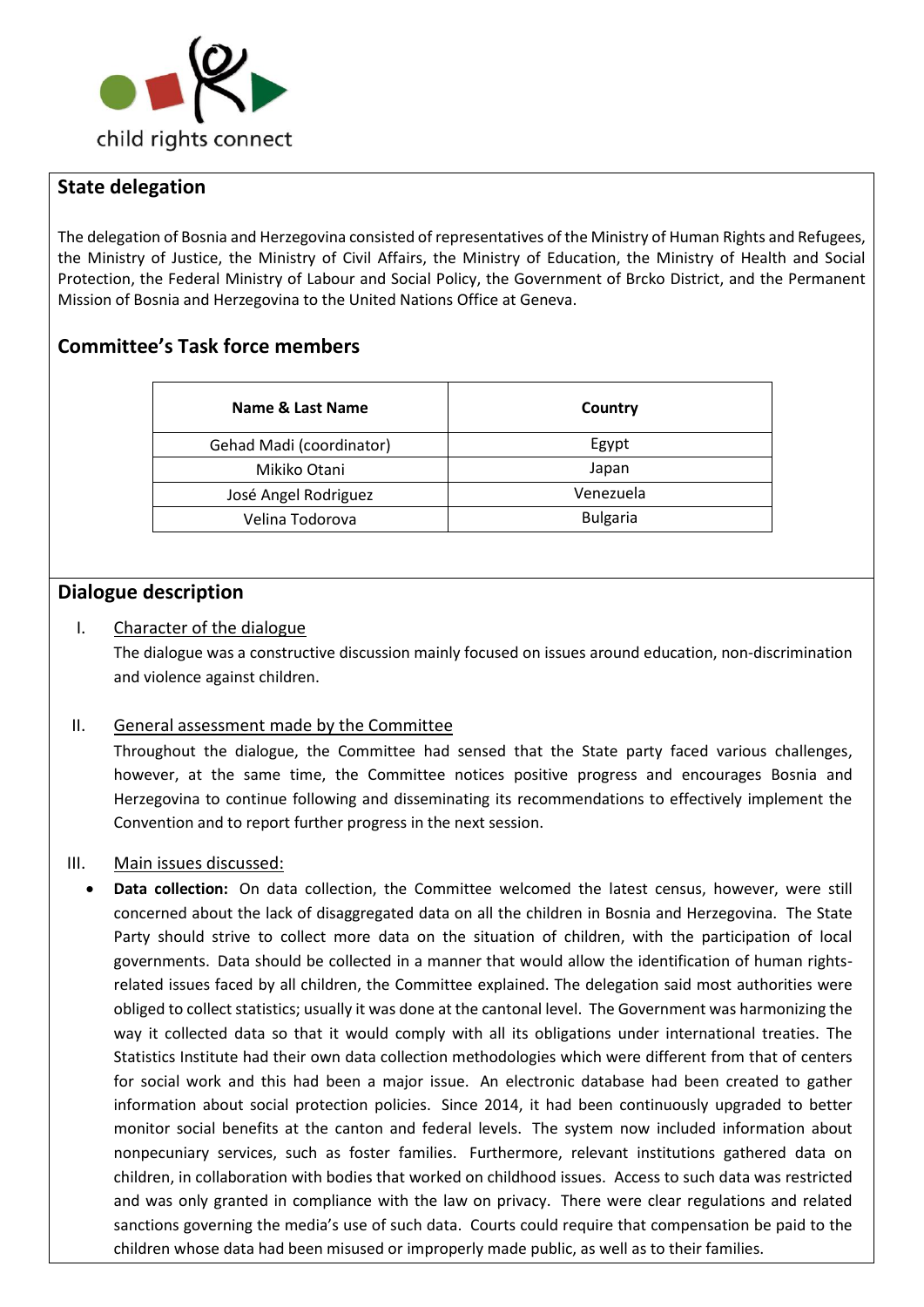

- **Education:** The Committee is concerned about the segregation of children in education in relation to twoschools-under-one-roof system and mono ethnic schools and the introduction of "national group of subjects" in the context of the process of integration of schools. In this sense, the Committee asked the delegation if the fragmented governance and legislation affected the quality of education in the State party. The delegation explained that the common core curriculum issue was important, as the so-called "national group subject" could potentially lead to segregation in education based on ethnicity. The Government will work to harmonize the policies of the relevant bodies throughout the country although this will be a challenge. Moreover, the Committee also raised concerns regarding the low enrolment rate in preschool, particularly among children belonging to disadvantaged groups, and the lack of resources to improve preschool education. Preschool education was a priority for the Government, delegates stressed. They explained that the Government had improved the enrolment in preschool education. Children were obliged to attend preschool classes, and the Government had put in place programs to include as many children as possible. It had trained over 1,000 teachers and equipped several classrooms with didactic material for preschool education, aiming to reach children in rural areas.
- **Asylum-seeking, refugee and migrant children:** The Committee asked the delegation if the Government is improving the registration process for parents who intended to apply to asylum. The Delegation explained that in 2016, Bosnia and Herzegovina adopted a law on asylum which provided that people could ask for asylum regardless of their age. In managing asylum applications, the Government gave priority to asylum seekers whose movements were limited, people who had been subjected to violence or torture, pregnant women, and children, including unaccompanied minors. However, due to the lack of information on where they were born it was not possible to register them. The delegation recognized the importance to protect even when there is not sufficient information. In terms of obtaining personal documents, the figure of stateless personsis no longer high. Moreover, the Government had improved anti-discrimination legislation as well as laws on migration, asylum, and social and family protection. Asylum-seekers are entitled to primary health care in Bosnia and Herzegovina. Guardians are appointed for unaccompanied children on the same basis as they were for children who hold Bosnia and Herzegovina nationality.
- **Corporal punishment**: The Committee is concerned about how corporal punishment is regulated in the existing family law and urged Bosnia and Herzegovina to think about how children perceive this violence and to encourage parents to choose different pathways to educate them. The experts requested information on the Children Council's amendment proposals to family laws, laws on social and child protection, and laws on protection against domestic violence. They expressed concern about the fact that the absence of the words "corporal punishment" was being interpreted by parents as permission to maintain this practice, which involved violence and humiliation. The Committee explained that it was important for the words "corporal punishment" to be in the family law as the violence of corporal punishment was detrimental to children's health and development. The delegation explained the family law prohibits the abuse of children and economic neglect, however there is not a specific provision for corporal punishment banning violence in the family setting. The initiative of the council is to provide a more explicit provision banning any form of physical violence against children. Moreover, the Government sought to improve mechanisms related to child protection and raise awareness to prevent and combat violence against children. That was why it had become the sixth Council of Europe Member State to ratify the Istanbul Convention.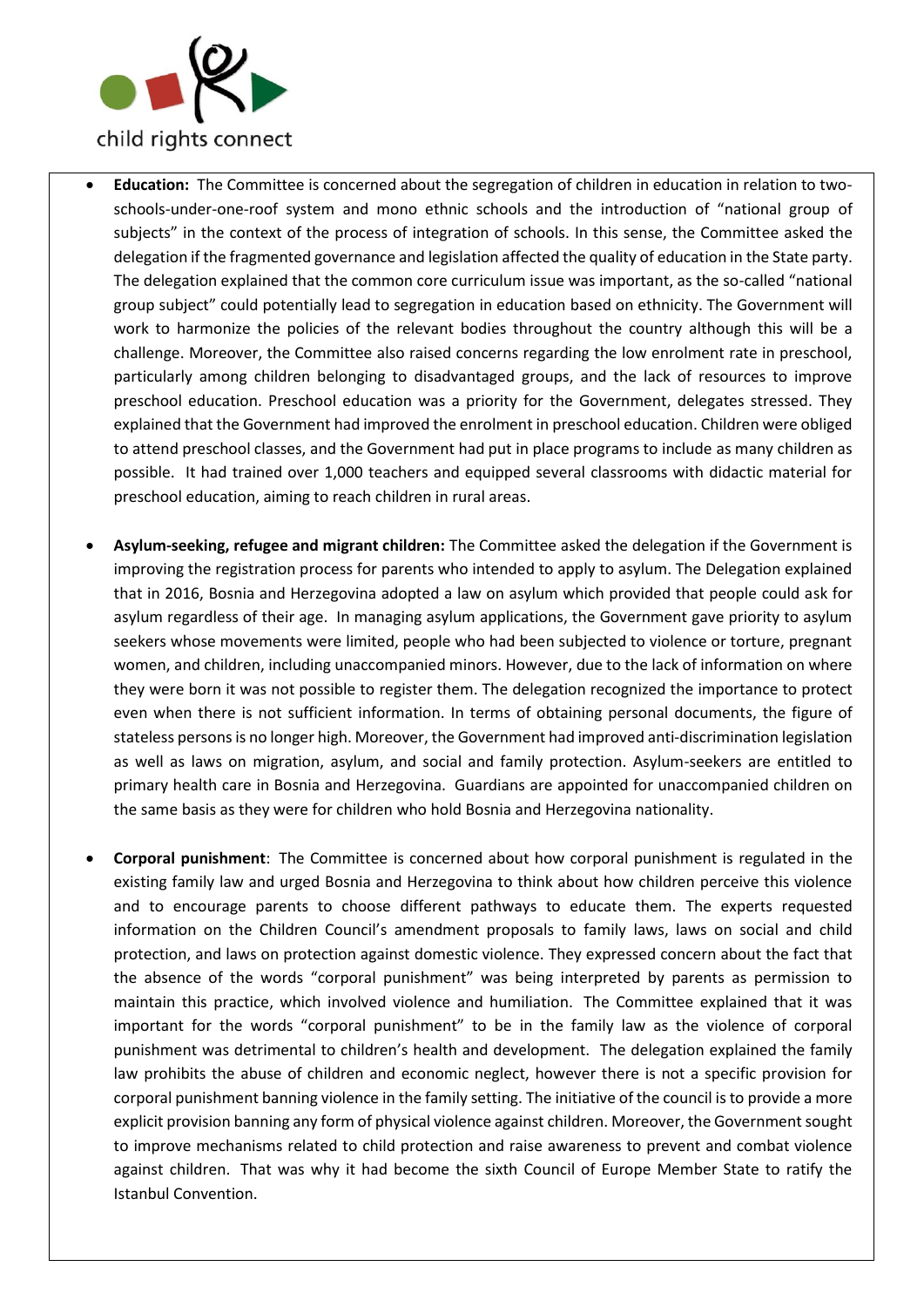

## **Recommendations of the Committee**

In its[Concluding Observations,](https://tbinternet.ohchr.org/_layouts/15/treatybodyexternal/Download.aspx?symbolno=CRC%2fC%2fBIH%2fCO%2f5-6&Lang=en) the Committee drew attention to the need for urgent measures concerning the following areas:

- **Coordination:** The Committee urges the State party to provide the Group for the Promotion and Protection of Child Rights with sufficient authority and resources to strengthen the coordination role of the Ministry of Human Rights and Refugees of Bosnia and Herzegovina in all activities related to the implementation of the Convention at cross-sectoral, national, entity, district and cantonal levels.
- **Best interests of child:** With reference to its GC 14, the Committee urges the State party to disseminate the Guidelines for determining the best interests of the child to all relevant professionals who make such decisions; to ensure that the principle of the best interests of the child is appropriately integrated and consistently interpreted and applied in all legislative, administrative and judicial proceedings and decisions as well as in all policies, programmes and projects at the national, entity, district and cantonal levels in particular in relation to those children deprived of a family environment.
- **Abuse and neglect:** With reference to its GC, 13 the Committee recalls it previous concluding observations and urges the State party to harmonize the relevant legislation on protection of children from all forms of violence at the national, entity, district and cantonal levels; to allocate sufficient human and financial resources to effectively implement the Guidelines for Child Protection Case Management at the Social Welfare Centre to identify, report, prevent and monitor cases of violence and abuse against children; to accelerate its efforts to establish a national database on all cases of violence, including domestic violence, against children to assess the extent, causes and nature of such violence; to further strengthen awareness-raising programs on different types of violence and abuse against children with the involvement of children to prevent them from engaging in violence, establish clear and accessible reporting procedures for children, parents and professionals working with children and ensure children's access to child-friendly support and protection services.
- **Standard of living:** the Committee recalls its previous recommendations and recommends that the State party harmonize its legislations and policies regarding child allowance and social welfare services, particularly at the state, the Federation of Bosnia and Herzegovina and district levels, to ensure equal access to quality social assistance; accelerate the development of poverty reduction strategies and programmes at local and community levels by entity and cantonal governments to ensure equitable access to basic services, including water and sanitation, housing, social services, health care and education; to increase employment opportunities for families with children facing economic constraints; to ensure sufficient resources and staff training for the social protection system, including the social welfare centres, to provide parents and families, particularly single parents, with the necessary financial, legal and other support to enable them to take care of their children.
- **Education, including vocational training and guidance:** The Committee urges the State party to abolish the segregation of children in education and promote a common core curriculum with reference to the recommendations made by the Special Rapporteur in the field of cultural rights; to eliminate "national group of subjects" from school curriculum; to strengthen the role of the Ministry of Civil Affairs of Bosnia and Herzegovina and of the Conference of the Ministers of Education as a coordinating mechanism to ensure the quality of education in all territories of the State party, with particular emphasis on rural areas; to ensure the effective function of the monitoring mechanism for the Revised Action Plan on the Educational Needs of Roma and increase financial resources to meet all educational needs of Roma children; to strengthen its efforts to